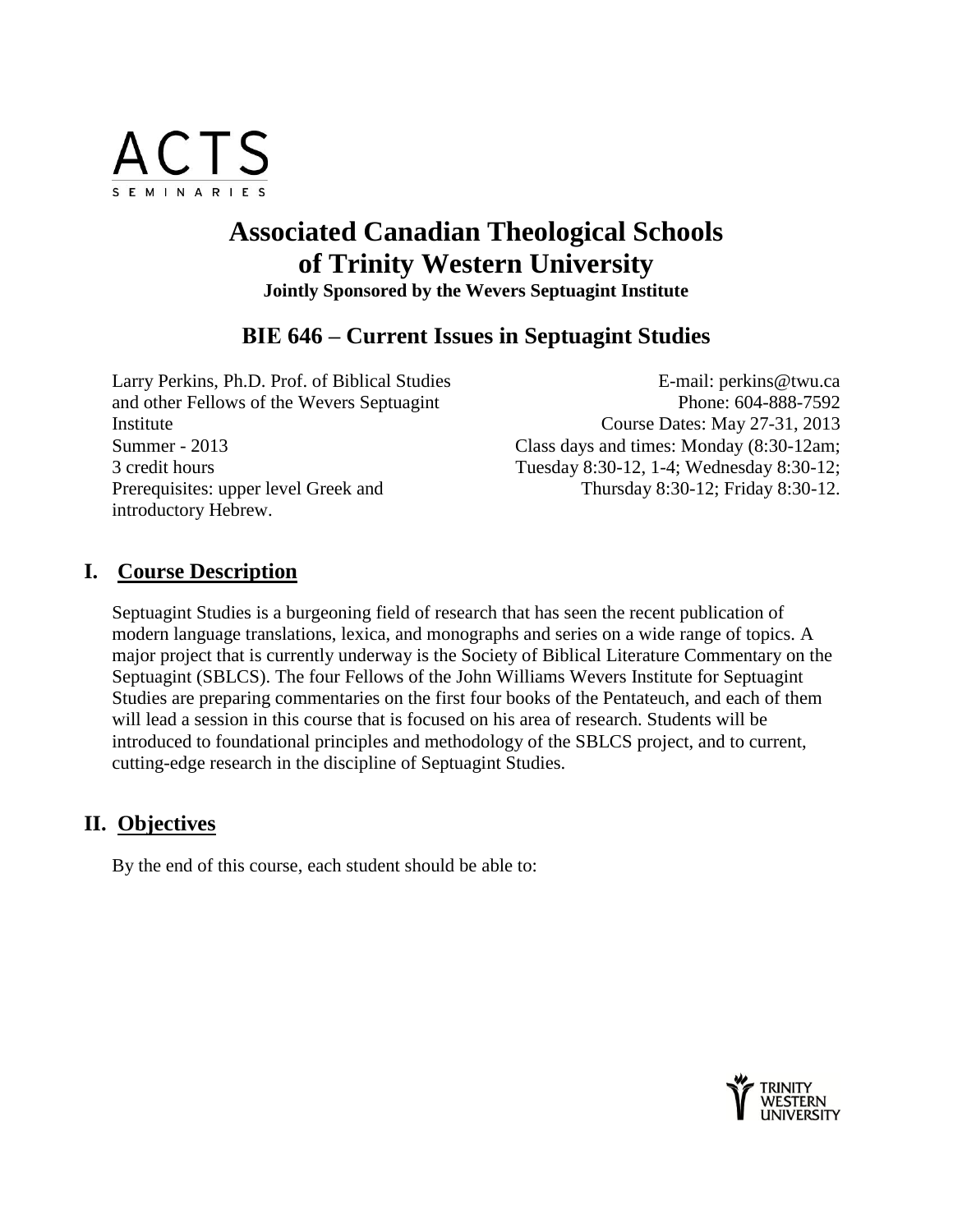- 1. Explain the foundational principles and methodology that serve to guide the SBLCS project and to demonstrate that awareness by explicating a brief section of one of the first four books of the Septuagint Pentateuch in the light of those guidelines;
- 2. Articulate why the profile of a translator's technique must be discerned as clearly as possible in developing commentary on the Greek text;
- 3. Demonstrate the importance of appropriate lexical investigation to determine the meaning of the Greek text, in relation to the Hebrew text;
- 4. Explain why "text as produced" not "text as received" is the basis for the SBLSCS.

### **III.Course Textbooks**

- Boyd-Taylor, Cameron. *Reading Between the Lines. The Interlinear Paradigm for Septuagint Studies*. Leuven: Peeters, 2011.
- Hiebert, Robert, ed. *"Translation is Required." The Septuagint in Retrospect and Prospect*. SBLSCS 56. Atlanta, GA: Scholars Press, 2010.
- Pietersma, Albert and Benjamin Wright, eds. *A New English Translation of the Septuagint.* New York/London: Oxford, 2007, 2009.
- Pietersma, Albert. "The Seven Voices of the Lord: A Commentary on Septuagint Psalm 28," in *Interpreting Translation. Studies on the LXX and Ezekiel in Honour of Johan Lust*. BETL CXCII (Leuven: Peeters, 2005), 311-330.
- Pietersma, Albert. "Exegesis in the Septuagint: Possibilities and Limits (The Psalter as a Case in Point),: in *Septuagint Research. Issues and Challenges in the Study of the Greek Jewish Scriptures.* Ed. by Wolfgang Kraus and R.Glenn Wooden. SBLSCS 53 (Atlanta, GA: Scholars Press, 2006), 33-45.

It is expected that students will have access to the Wevers Göttingen Septuaginta Editions. Where that is not possible, students should be accessing Rahlfs-Hahnhart (2006) Septuagint and the MT (Hebrew text) as published in the Biblia Hebraica Stuttgartensia (1997 or later edition). Additional materials may be provided by faculty presentors.

### **IV. Course Assignments**

1. The major assignment will be the preparation of commentary on a chapter from one of the first four books of LXX Pentateuch. There will be two parts to this assignment. For the first part students will be expected to present at the last session a 30 minute workshop on their chosen chapter. This will include draft commentary on five verses of that text, with notation about key issues related to language use, translation technique,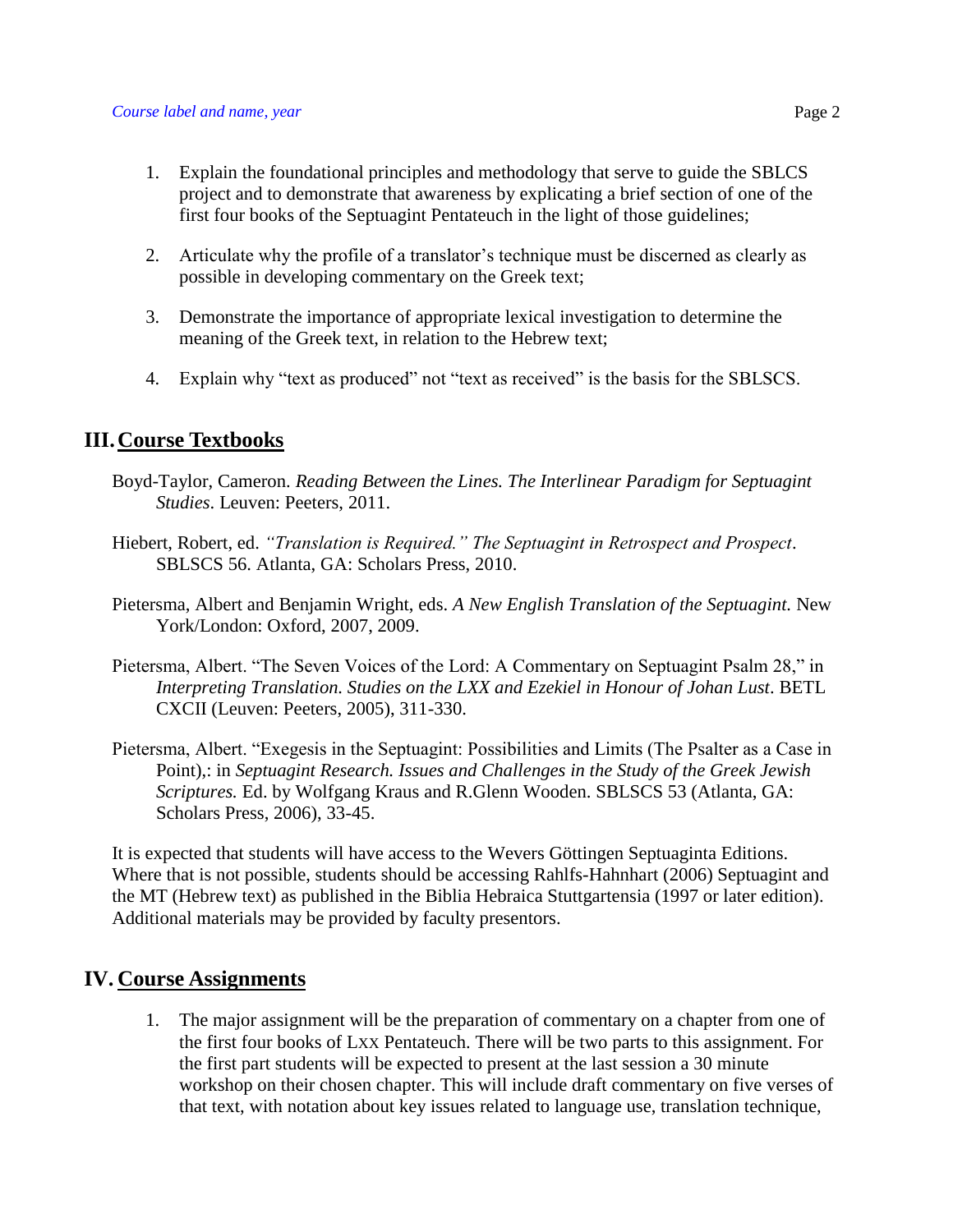semantics, religious understanding, etc. The second part will be the presentation of a final paper in which the commentary is formally developed. This will be due 4 weeks after the end of classes and can be submitted electronically (using Unicode fonts). The commentary should be at least twenty pages, not including cover page and bibliography. The student should show familiarity with commentary methodology and approaches to dealing with Septuagint translation issues. This project is worth 70% of the course grade, with 25% dedicated to the in-class presentation and 45% dedicated to the final paper.

**2.** Each student will prepare a critical review of Cameron Boyd-Taylor *Reading Between the Lines. The Interlinear Paradigm for Septuagint Studies*. Leuven: Peeters, 2011. This review is due two weeks after the end of classes. It is worth 30% of the final grade and should be no less than ten pages in length. This assignment should be submitted electronically.

ACTS does not stipulate a global policy on **late assignments**, but for this course excessive lateness (e.g. submissions more than one week late) will be penalized 15%. Note that if assignments are not submitted by the end of the semester, the student must go through the **Incomplete Grade process** via the registrar's office. This applies in all cases.

| Letter       | Percentage | Grade |
|--------------|------------|-------|
| Grade        |            | Point |
| $A+$         | 97-100     | 4.30  |
| A            | 93-96      | 4.00  |
| $A-$         | 90-92      | 3.70  |
| $B+$         | 87-89      | 3.30  |
| B            | 83-86      | 3.00  |
| $B-$         | 80-82      | 2.70  |
| $C+$         | 77-79      | 2.30  |
| $\mathsf{C}$ | 73-76      | 2.00  |
| $C-$         | 70-72      | 1.70  |
| F            | Below 70   | 0.00  |

#### **Grading Scale**

### **V. Course Outline**

Session one: Introductory Issues (Dr. Perkins) (Monday, 8:30 – 12)

Session two: LXX Genesis (Dr. Hiebert) (Tuesday,  $8:30-12$ )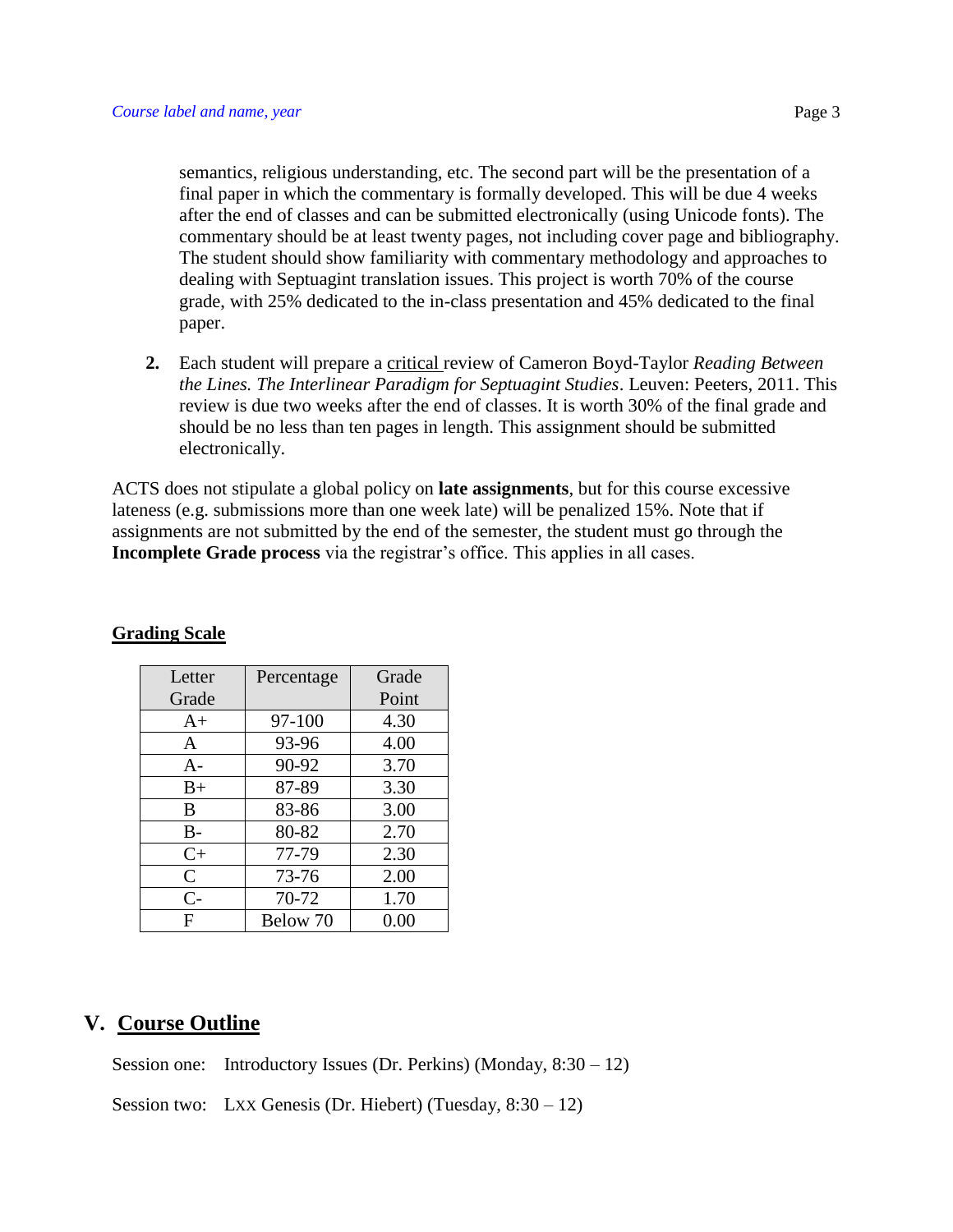#### *Course label and name, year* **Page 4**

Session three: LXX Exodus (Dr. Perkins) (Tuesday, 1- 4)

Session four: LXX Leviticus (Dr. Buchner) (Wednesday 8:30 – 12)

Session five: LXX Numbers (Dr. Flint) (Thursday (8:30-12)

Session six: Summary and Workshop Presentations (Dr. Perkins) (Friday 8:30 – 12)

## **VI. Other**

[Additional information, bibliography, etc., may be added at the faculty member's discretion.]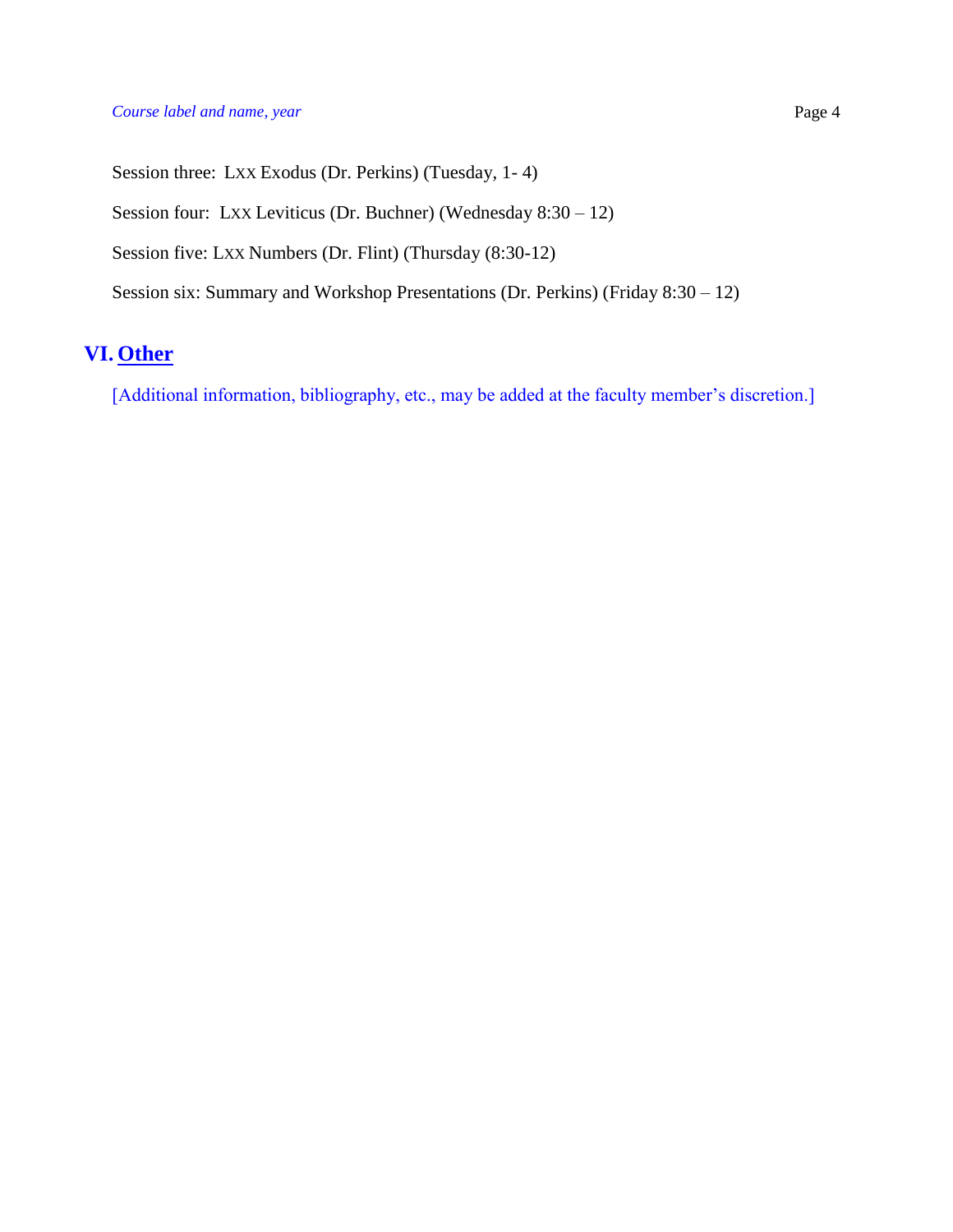### *Supplement: Important Academic Notes from ACTS*

#### **Web Support – Student Portal [https://students.twu.ca](https://students.twu.ca/)**

All students at TWU have a TWUPass username and password. This is determined at the time of an online application or can be managed through the computing services help desk or the link on the student portal. Your student email account is also available through this student portal and is vital for communication about grades, account statements, lost passwords, sign-up instructions, etc. If you do not know your account or password, there is a link at the login area called "I forgot my password." When you click on that link, you will be walked through the process of retrieving your account information.

#### **Campus Closure**

In the event of deteriorating weather conditions or other emergency situations, every effort will be made to communicate information regarding the cancellation of classes to the following radio stations CKNW (980 AM), CKWX (1130 AM), STAR FM (107.1 FM), PRAISE (106.5 FM) and KARI (550 AM). As well, an announcement will be placed on the University's campus closure notification message box (604.513.2147) and on the front page of the University's website [\(http://www.twu.ca](http://www.twu.ca/) – also see<http://www.twu.ca/conditions> for more details).

An initial announcement regarding the status of the campus and cancellation of classes is made at 6:00 AM and covers all classes beginning before 1:00PM. A second announcement is made at 11:00AM that covers all classes which begin between 1:00PM and 5:00PM. A third announcement is made at 3:00PM and covers those classes which begin after 5:00PM.

#### **Paper Formatting**

Students need to adhere to Turabian Notes (Bibliography) format except for in counselling courses, for which APA format is used and for CanIL courses.

Students are strongly encouraged to use RefWorks (available through the library home page www.twu.ca/library) as their bibliographical manager and as a tool for formatting bibliographies. They will need to be aware of the need to "clean up" most bibliographies generated by this program. Students are encouraged to view the documents on the following websites for format samples:

[http://www.press.uchicago.edu/books/turabian/turabian\\_citationguide.html](http://www.press.uchicago.edu/books/turabian/turabian_citationguide.html) or [www.dianahacker.com/resdoc/.](http://www.dianahacker.com/resdoc/) Note that in RefWorks the available formatting styles are those of Turabian (Notes), 7th edition, and APA – American Psychological Association, 6th edition. For Turabian, note that there are two formats – Notes (or Bibliography Style) and Reference List (a short format citation style). ACTS uses the Notes (Bibliography) format, not Reference List.

Counselling students are expected to purchase the APA Publications Manual. More information found at the following website. [http://www.apastyle.org/pubmanual.html.](http://www.apastyle.org/pubmanual.html)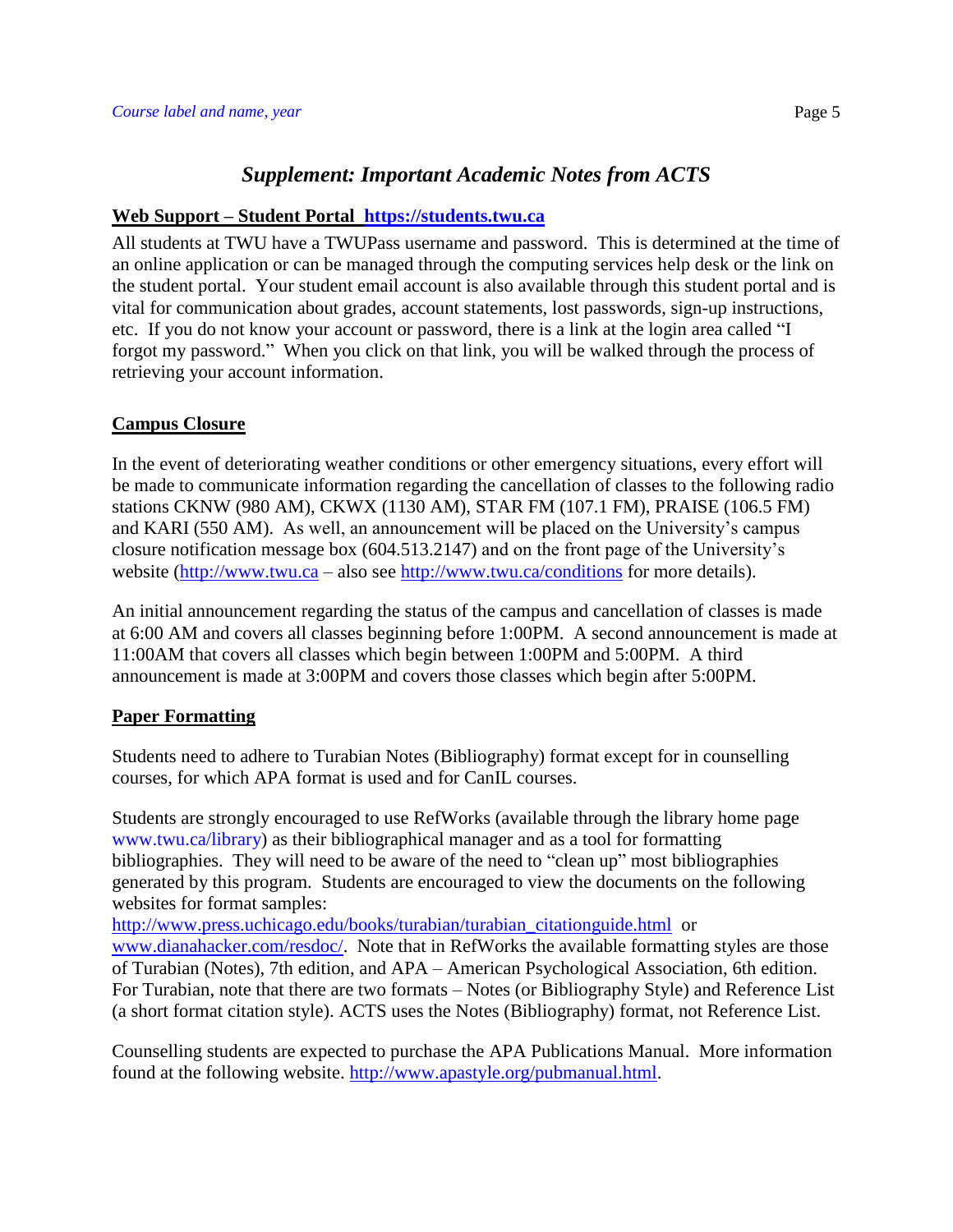For free online programs that will enable you to create properly formatted bibliography citations, go to<http://www.calvin.edu/library/knightcite/> ("Chicago stands for "Turabian") or <http://www.sourceaid.com/citationbuilder/>

CANIL students can locate this on the CANIL intranet, under the "student" side. A hard copy is given to incoming students in the fall.

### **Please check with your professor to see which one he/she recommends you use!!**

### **Course Evaluations**

Course evaluations are an important aspect of improving teaching outcomes and for students and faculty professional development. Therefore, completion of course evaluations are considered a course expectation. Professors will schedule time to fill out the online course evaluation (20-30 minutes) during their last scheduled class of the semester, for students to complete on their personal laptop or a collegium computer. Students who are absent or otherwise unable to complete the online course evaluation in the last class, will be expected to make every effort to do so by the last day of exams. Information about how to access online evaluation forms will be provided to the faculty and students prior to the last week of classes by the ACTS Administration.

### **Research Ethics**

Please note that all research projects involving human participants undertaken by members of the TWU university community (including projects done by ACTS students to satisfy course or degree requirements) **MUST** be approved by the Trinity Western University Research Ethics Board. Information and forms may be found at [http://www.twu.ca/research/research/research](http://www.twu.ca/research/research/research-ethics/default.html)[ethics/default.html](http://www.twu.ca/research/research/research-ethics/default.html)

Those needing additional clarification may contact the ACTS Academic Dean's office. Please allow at least three (3) weeks from the date of submission for a review of the application.

### **Academic Integrity and Avoiding Plagiarism at TWU**

As Christian scholars pursuing higher education, academic integrity is a core value of the entire TWU community. Students are invited into this scholarly culture and required to abide by the principles of sound academic scholarship at TWU. This includes, but is not limited to, avoiding all forms of plagiarism and cheating in scholarly work. TWU has a strict policy on plagiarism (see academic calendar 2008-09, pp. 37-38). Further details on this subject are contained in the ACTS Student Handbook in section 4.12. The handbook is available online on the ACTS webpage [\(www.acts.twu.ca\)](http://www.acts.twu.ca/) at the following link: [http://acts.twu.ca/community/student](http://acts.twu.ca/community/student-handbook-2011-12.pdf)[handbook-2011-12.pdf.](http://acts.twu.ca/community/student-handbook-2011-12.pdf)

Learning what constitutes plagiarism and avoiding it is the student's responsibility. An excellent resource describing plagiarism and how to avoid it has been prepared by TWU Librarian William Badke and is freely available for download (PPT file) or used as flash (self-running) tutorials of